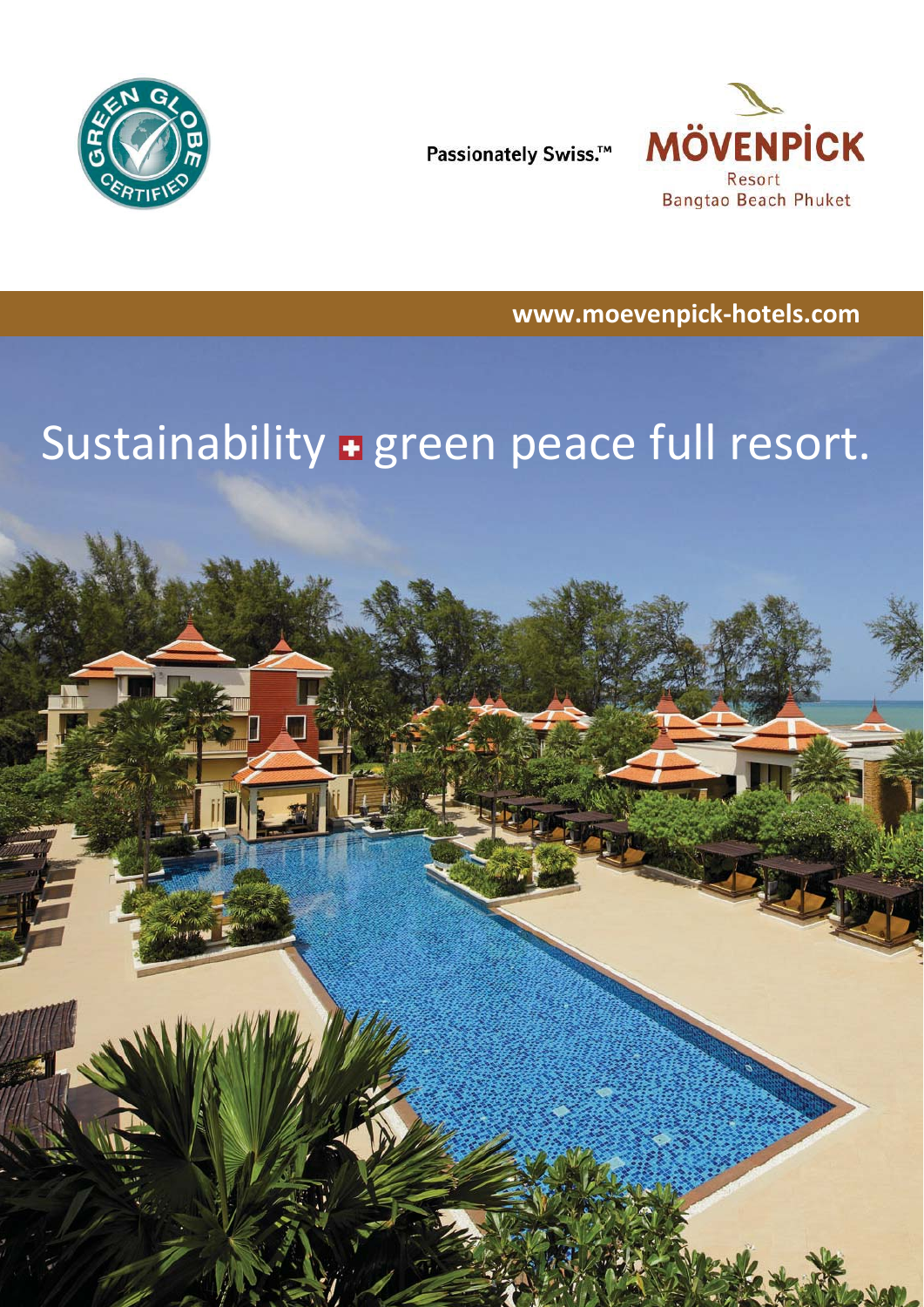

Mövenpick Resort Bangtao Beach Phuket is proud to earn the prestigious Green Globe certification. We are continuously reinforcing our dedication towards environmental conservation and to the Green Globe standards. For us it is essential to always research new methods and technologies helping to reduce our eco-footprint. We would like to thank the entire team for their commitment and ongoing efforts to accomplish this magnificent award and international recognition.

Michael Wenk

Resident Manager

#### **Our intentions – our goals**

The Mövenpick Resort Bangtao Beach Phuket has implemented a long term sustainability management system by monitoring energy consumption on a monthly basis. A high-efficiency air condition inverter compressor model is installed for energy-efficient heating and cooling. Water reduction goals are set and the property makes use of water from their own treatment plant, located in the city. The resort's purchasing policy favors suppliers adhering to the best environmental and social practices. Guests can enjoy local art and architecture in the lobby and spa, and the Mövenpick Resort Bangtao Beach Phuket supports community-related activities promoting the area's nature, history and culture.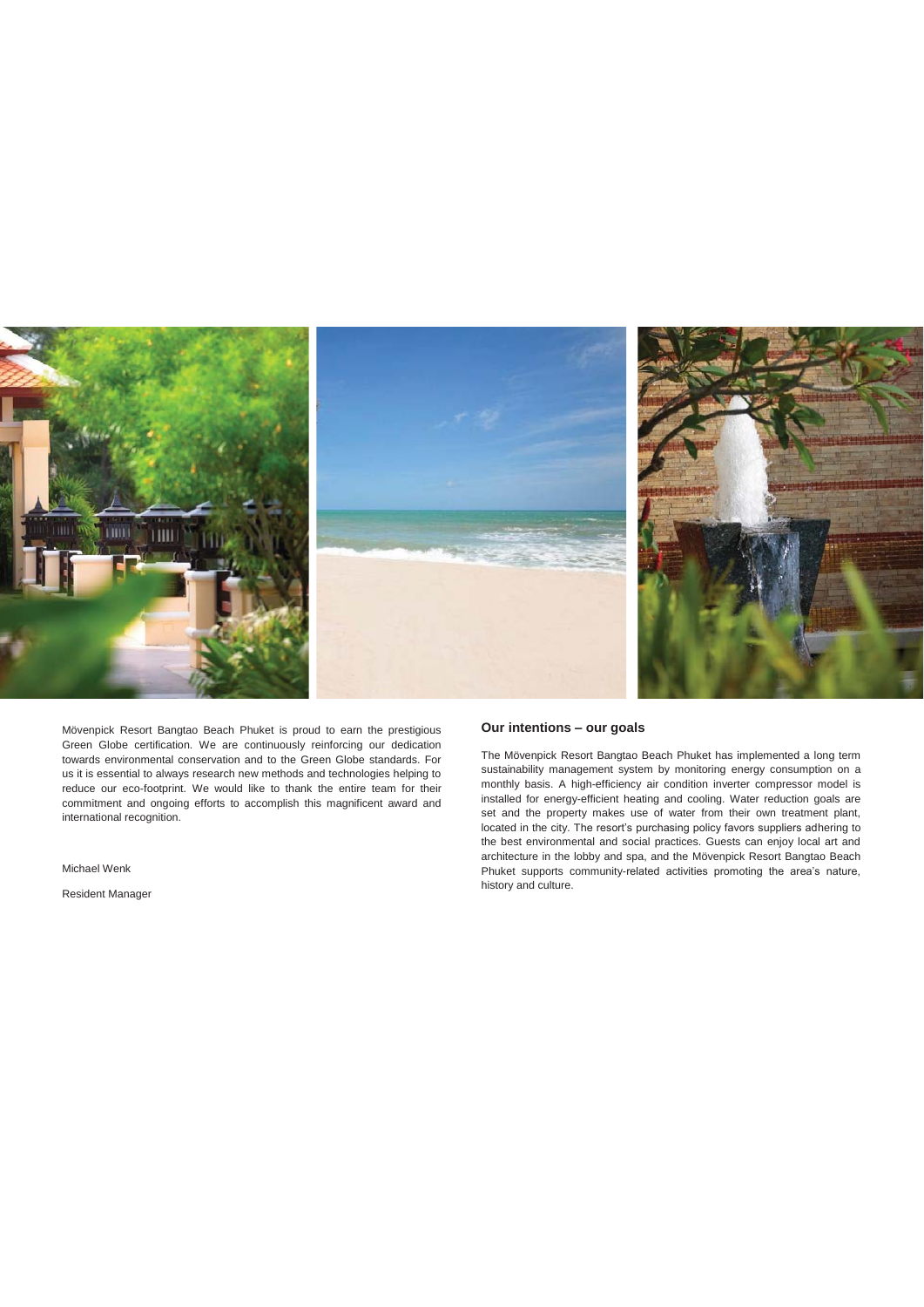#### **We at Mövenpick Hotels & Resorts also endeavor to ensure to:**

- Comply with applicable environmental laws, regulations and other requirements
- Provide sound stewardship of our environmental resources
- Promote the use of safe technologies and operation practices that minimize our impact on the environment
- Respond immediately to emergencies and minimize any adverse impacts
- Continually improve our environmental performance through procedures established in the Environmental Management System
- Set environmental objectives and target goals, and measure our progress to these goals
- Implement an effective pollution prevention program (minimize the generation of wastes, reduce and recycle materials, investigate and evaluate new practices and procedures and dispose of wastes in an environmentally responsible manner).
- Ensure the responsible use of energy and water throughout the hotel by . implementing innovative practices and procedures for conservation.

#### **Green Globe certified**

Becoming Green Globe certified has been one of our major aims here at Mövenpick Resort Bangtao Beach Phuket.

We have been certified since January 2013. Green Globe is the global travel and tourism industries' program for sustainable tourism. We value the Green Globe standards because we are constantly attempting to make as low impact on the environment and the local culture as possible.

We want to contribute to the conservation of natural and cultural heritage that surrounds us, support communities and ensure quality employment for local people. Our aim is to measure and analyze the impact of our practices, initiate changes, reduce waste and pollution and source for renewal energies and green products.

We believe that the future is in our hands and each of us can contribute to the environment by having a greener lifestyle and reducing his/her collective footprints.





 For more information, Please visit www.greenglobeint.com.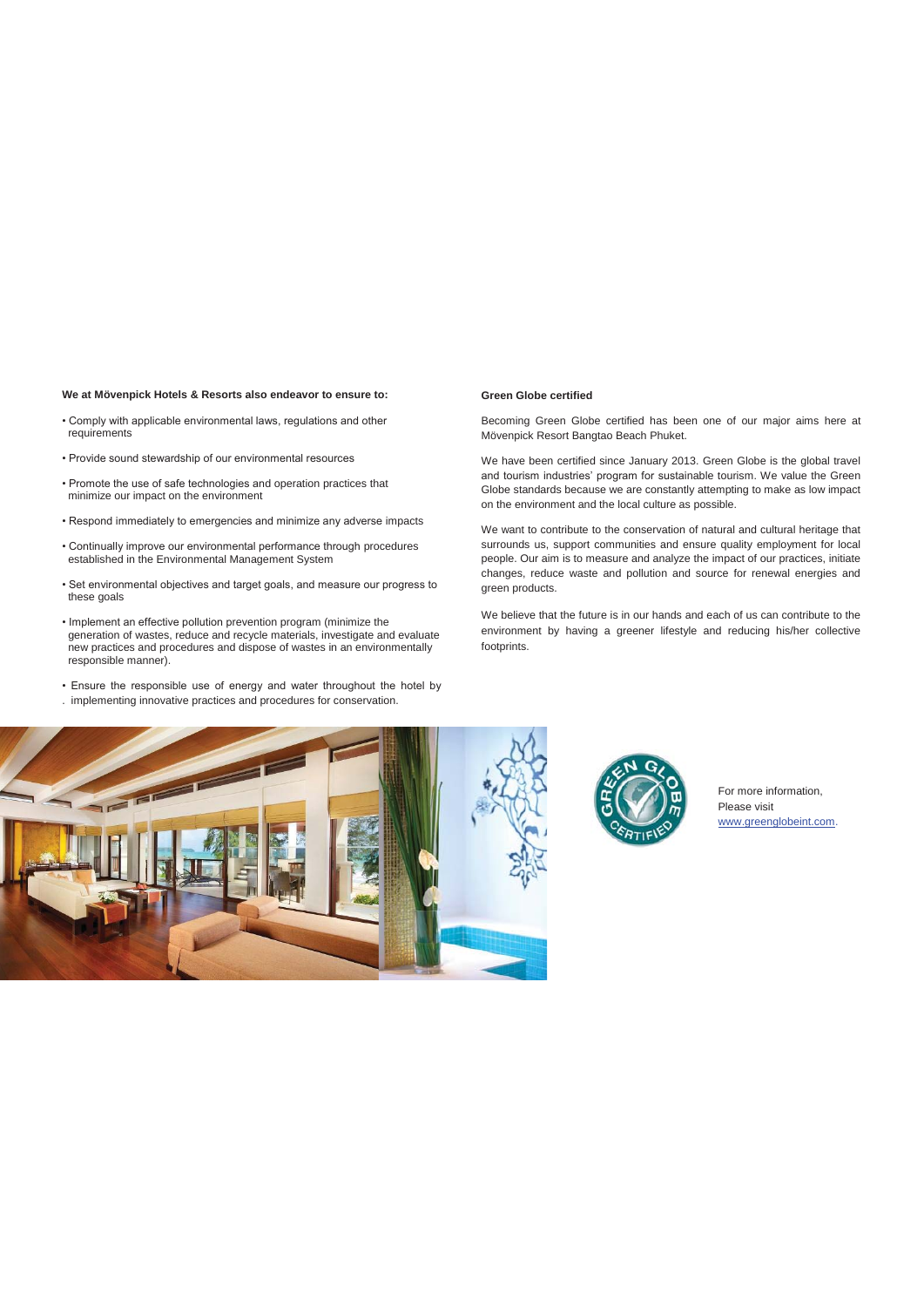

## **Our Social and Culture sustainability objective:**

- Positively contribute to the country and community in a mutually beneficial and sustainable way
- Work hand in hand with registered local and global charity partners
- Support local charitable events and organizations
- Organize and support fundraising initiatives
- Implement donation schemes
- Promote local products and handicraft
- Work close with local hotel schools
- Protect children from sexual abuse and sexual exploitation in tourism
- Create awareness on local National Conservation Parks and ecofriendly tours and excursions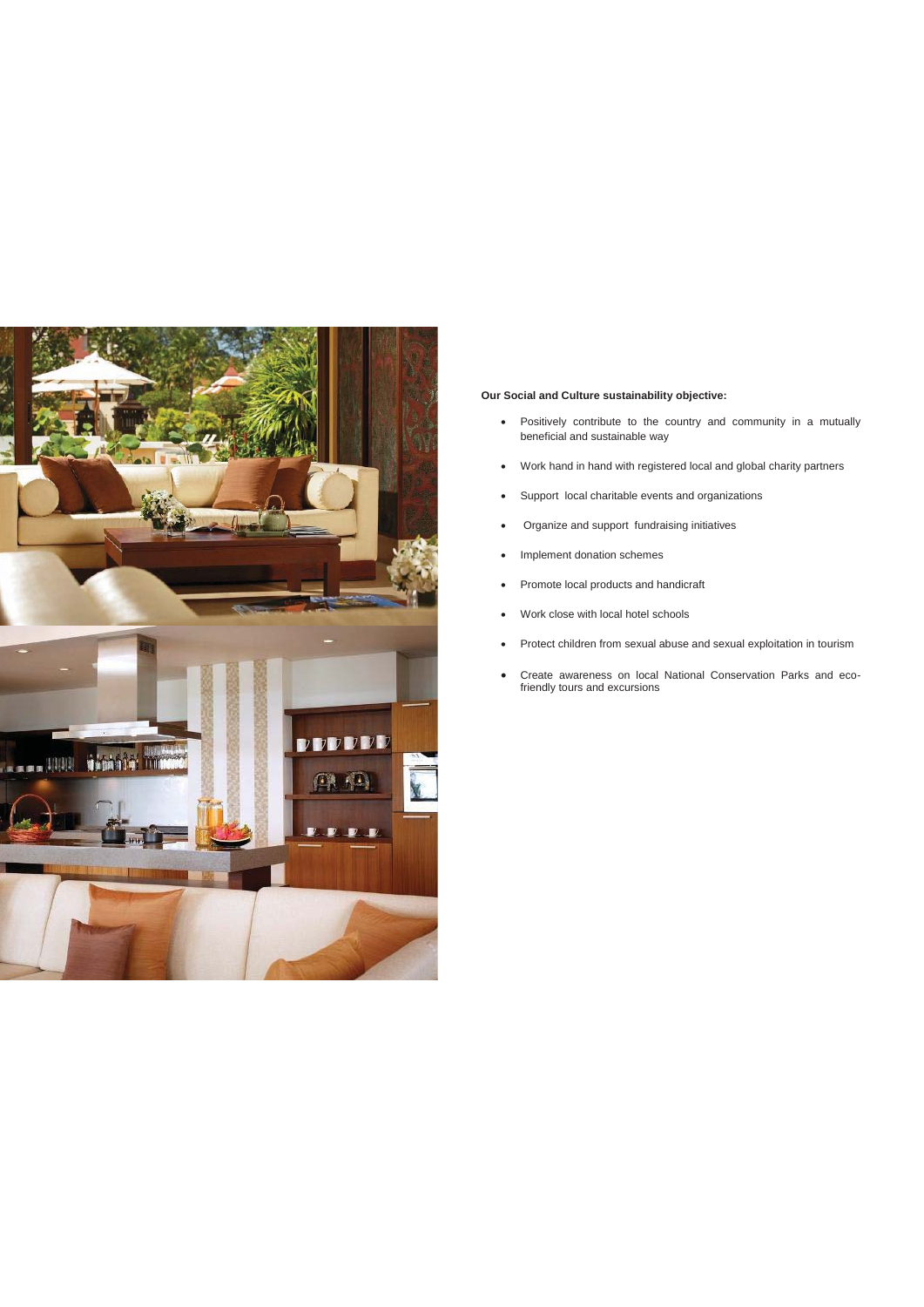

# **Community activities, donations, charity events**

- Together with local authorities we participate in activities such as giving gifts to children on children's day.
- With our purchase of colorings books we support the Phuket News in helping the underprivileged children of the 'Phuket Has Been Good To Us' Foundation.
	- Together with local authorities we participate in a beach clean-up along Bangtao Beach.
	- We participate in the annual blood donation program for The Phuket Red Cross.
	- We provide funds and parties for the kids of the "Child Care Holland House". 50-60 children and participate in a full day of games and fun, including lunch with special treats.
	- We participate in the annual turtle foundation Together with Royal Thai Navy.
	- In corporation with local authorities we regularly donate bed linen, towels and uniforms to people in need in the Northern and Eastern local provinces.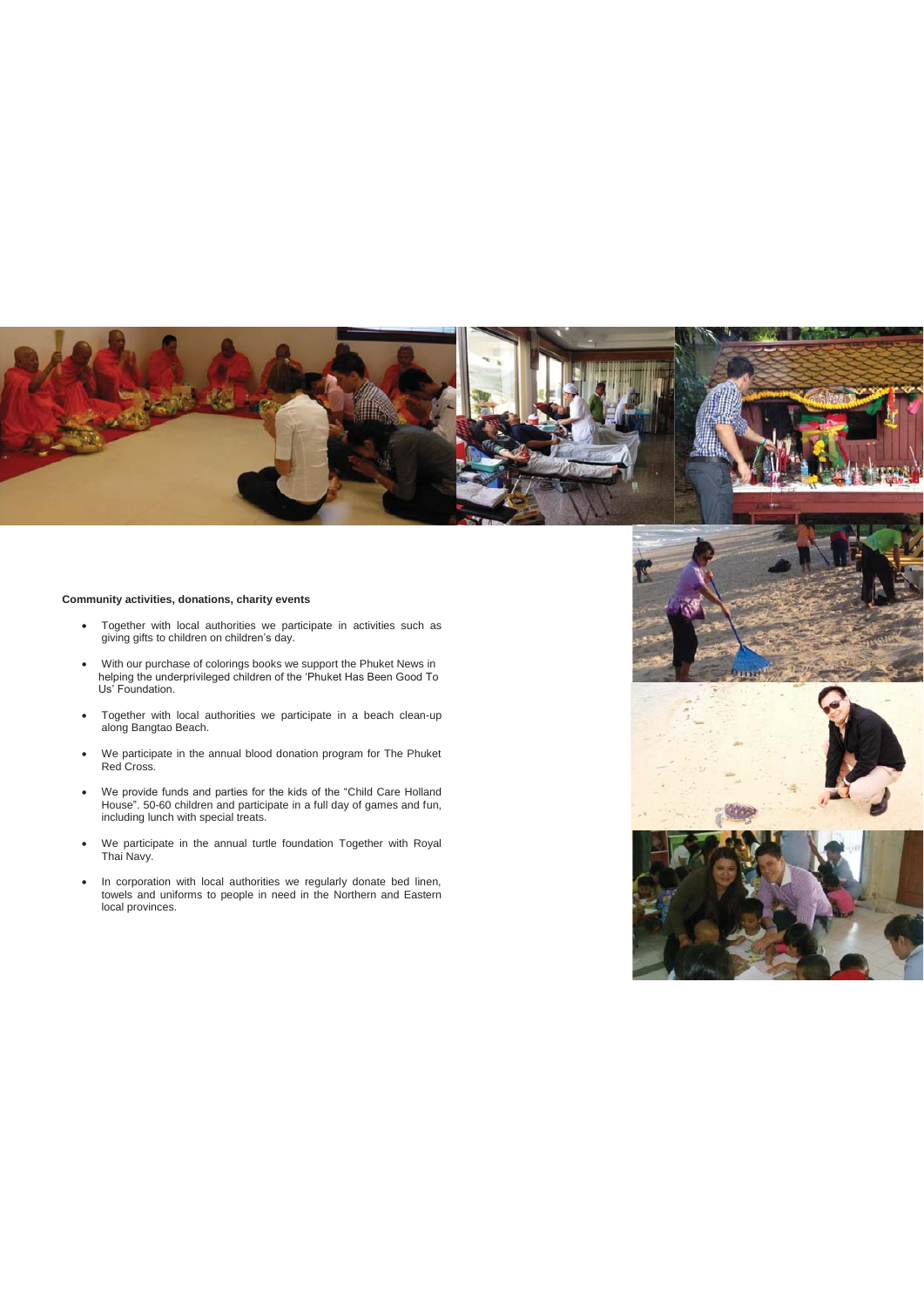

### **Environmental sustainability objectives:**

- Comply with applicable environmental laws, regulations and other requirements
- Promote the use of safe technologies and operation practices that minimize our impact to the environment.
- Set environmental objectives and target goals, and measure our progress to these goals.
- Implement an effective pollution prevention program minimize the generation of wastes, reduce and recycle materials , investigate and evaluate new practices and procedures and dispose of wastes in an environmentally responsible manner
- Reduce or optimize usage of chemicals and implement biodegradable alternative produces
- Reduce CO2 emissions
- Ensure the responsible use of energy and water throughout the hotel by implementing innovative practices and procedures for conservation.
- Energy efficient lighting
- Water consumption reduction
- Optimize energy consumption
- Introduce supplier sustainability partnerships where possible
- x Apply environmental awareness to our purchasing practices
- **•** Encourage and sought for customer feed-back and measure customer satisfaction
- Implement corrective action plans and training
- Protect eco systems and endangered species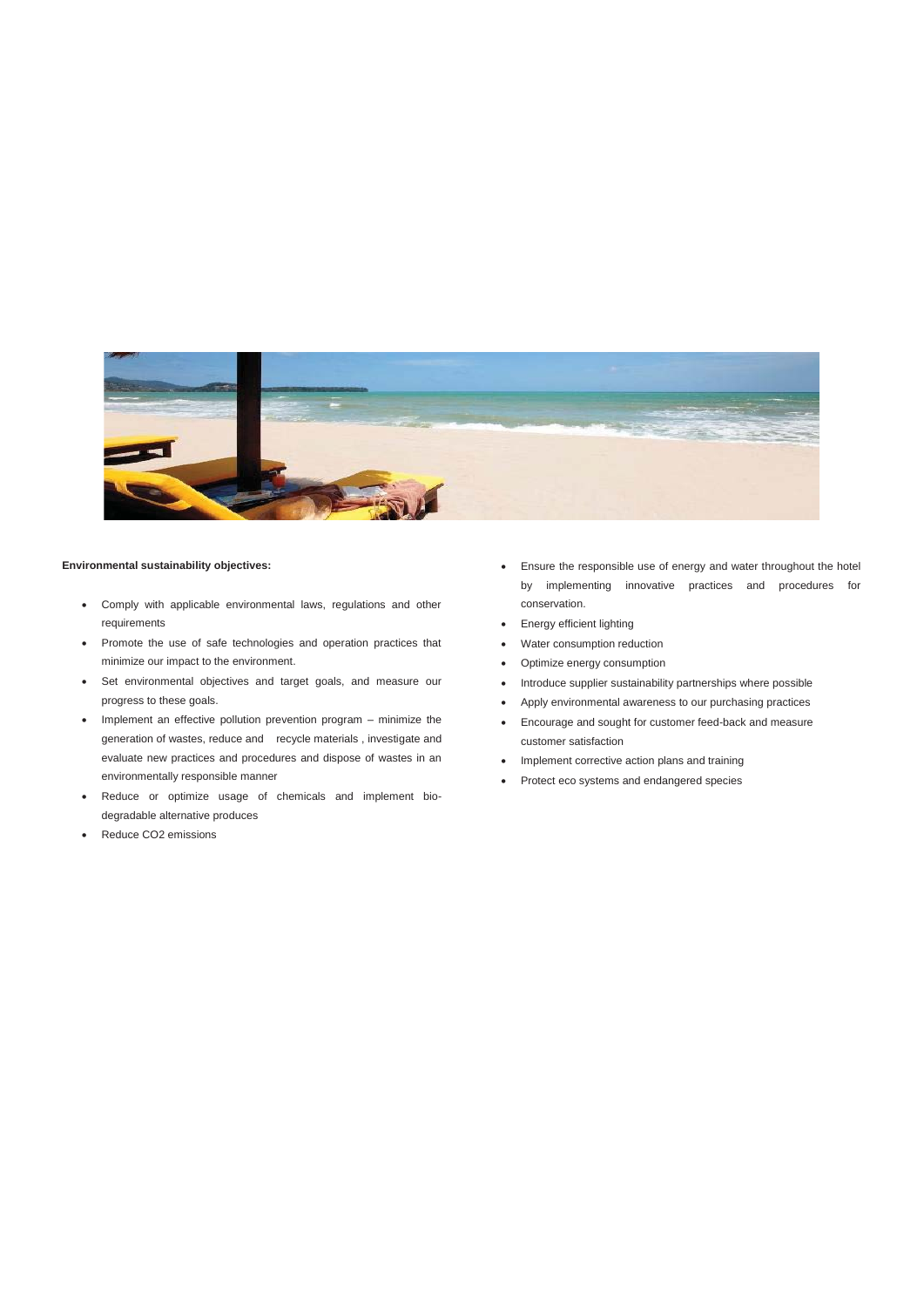## **Employer sustainability objectives:**

- Contribute to the local economy by hiring and developing local people
- Enable people with physical and other challenges to become part of our workforce
- **•** Ensure equal access to all learning and development
- Provide equal opportunities to all our team members
- Provide sustainability training and education to all our team members
- **•** Become a preferred and value driven employer
- x Guarantee fairness and transparency in employment contracts, pay, compensation and benefits
- Improve employee engagement, wellbeing and security
- Encourage communication

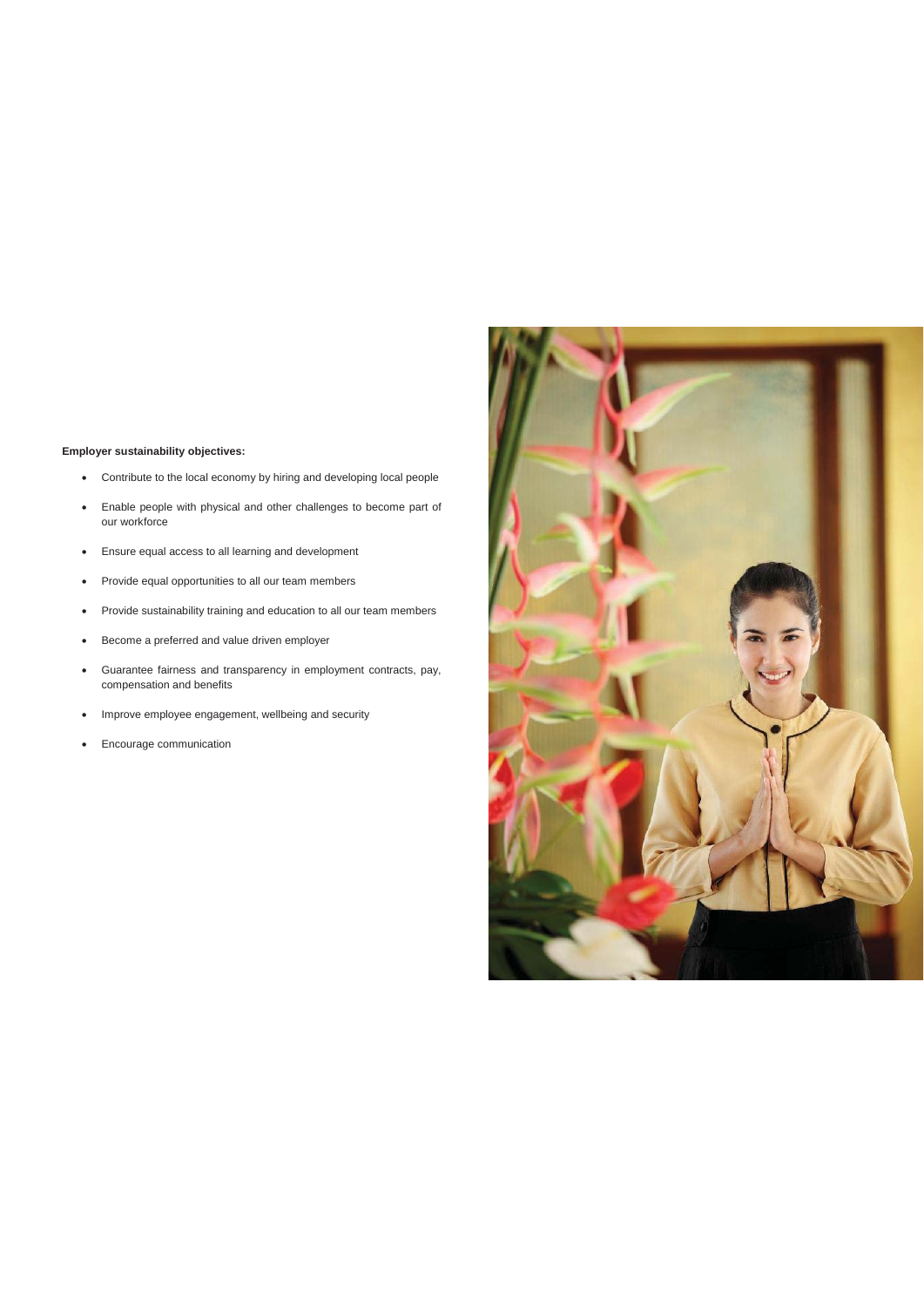### **Waste removal and recycling**

Facilities Management oversees the daily collection of waste and all recycling efforts to ensure an environmentally safe and compliant campus. The department manages the removal of all solid waste and trash from offices, guest rooms and commons areas with contained trash that enable the safe and easy removal of waste.

- Properly treated wastewater or effluents are reused, when feasible (irrigation, toilet or other)
- For chemical product, we work with Johnson Diversey environment friendly products; the company is Green Globe certified.
- x separate Paper/Cardboard, glass, tin, batteries, plastic, oil
- x Looks for products to be bought in bulk packaging to reduce unnecessary packaging material.